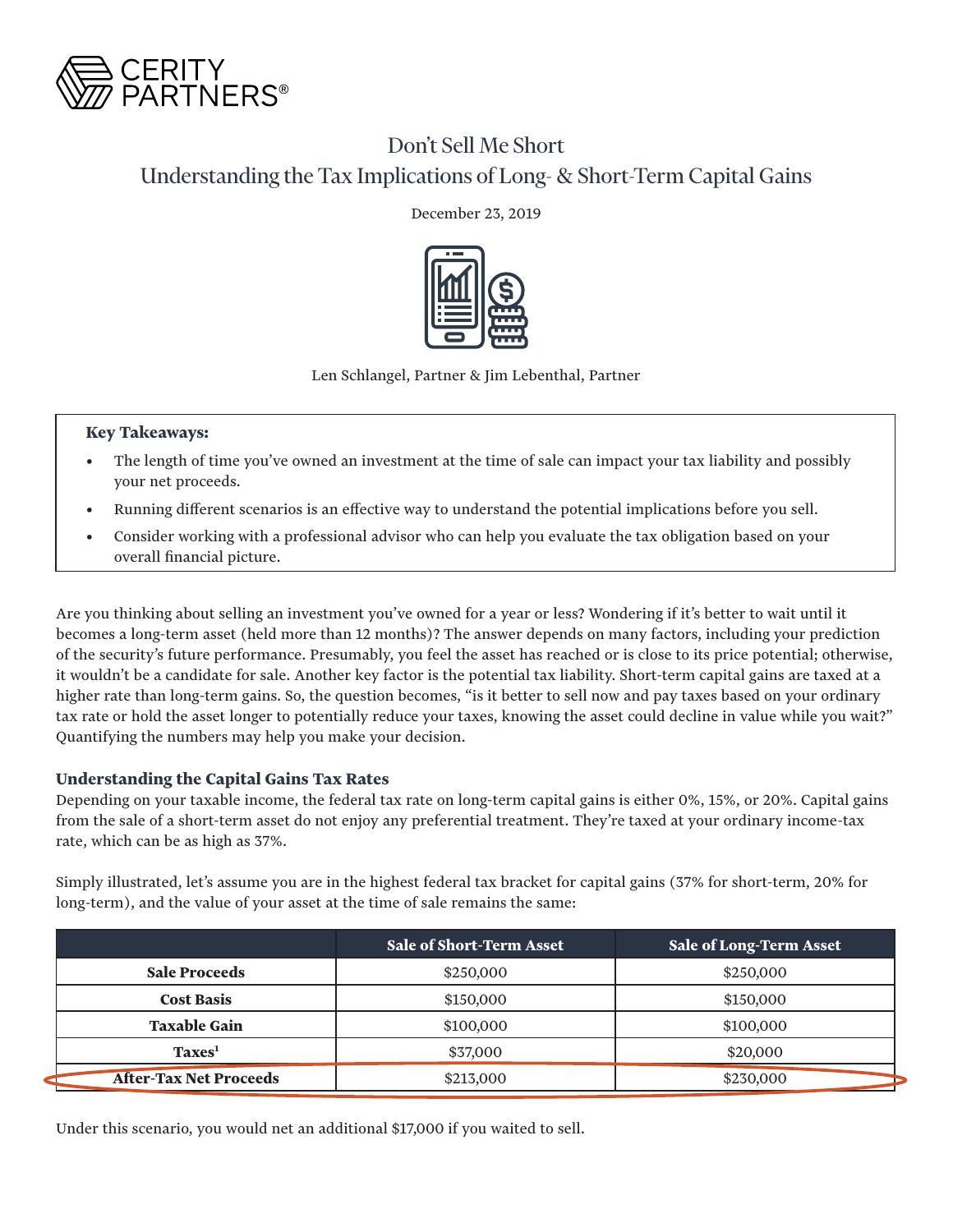

## **Capital Gains Breakeven Point**

If the value of your asset decreases while you're waiting, you will end up with a smaller capital gain and lower net proceeds. Unfortunately, there is no way to know for certain if it will decline or by how much. However, you can figure out how much of a decrease you can sustain and still come out ahead. We've determined that the breakeven point is 21.25%,<sup>2</sup> meaning if the long-term gain is 21.25% less than the short-term gain, the after-tax proceeds will be the same for both (as illustrated below).

|                               | <b>Sale of Short-Term Asset</b> | <b>Sale of Long-Term Asset</b> |
|-------------------------------|---------------------------------|--------------------------------|
| <b>Sale Proceeds</b>          | \$250,000                       | \$228,750                      |
| <b>Cost Basis</b>             | \$150,000                       | \$150,000                      |
| <b>Taxable Gain</b>           | \$100,000                       | \$78,750                       |
| $\mathbf{Taxes}^1$            | \$37,000                        | \$15,750                       |
| <b>After-Tax Net Proceeds</b> | \$213,000                       | \$213,000                      |

All else being equal, any capital gain decline of less than 21.25% generally makes holding an asset for the long term the better choice−assuming you don't need to sell now to address an immediate financial need. For example, even with a 10% decline in the capital gain, you would still net \$9,000 more by waiting.

|                               | <b>Sale of Short-Term Asset</b> | <b>Sale of Long-Term Asset</b> |
|-------------------------------|---------------------------------|--------------------------------|
| <b>Sale Proceeds</b>          | \$250,000                       | \$240,000                      |
| <b>Cost Basis</b>             | \$150,000                       | \$150,000                      |
| <b>Taxable Gain</b>           | \$100,000                       | \$90,000                       |
| $\mathbf{Taxes}^1$            | \$37,000                        | \$18,000                       |
| <b>After-Tax Net Proceeds</b> | \$213,000                       | \$222,000                      |

You can run a similar calculation to determine the breakeven point for sale proceeds, but the formula is slightly more complicated and beyond the scope of this article.

The bottom line is this: knowing how much of a drop in sales price or capital gain you're willing to accept while waiting for an asset to mature enables you to make a more informed decision about when to sell it.

### **Let Us Do the Math**

If all these numbers make your head spin, don't despair. Our tax planning specialists thrive on performing these calculations. They can help you assess the best course of action based on your current financial situation, tax obligations and goals. Contact a Cerity Partners advisor to learn more.